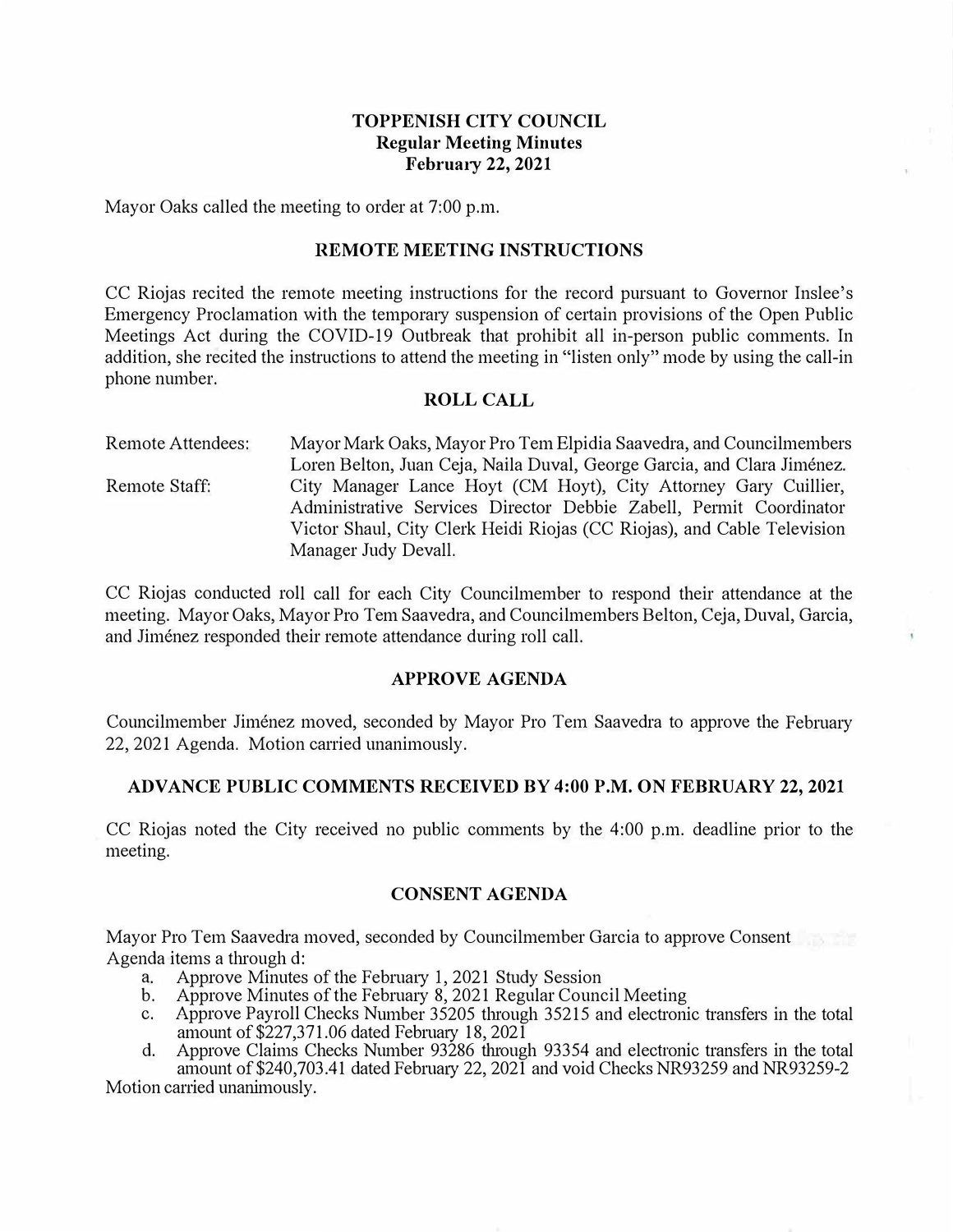#### **NEW BUSINESS**

# **Mayor Oaks Read Ordinance 2021-02 into the Record: An Ordinance Amending Section 15.01.010 of the Toppenish Municipal Code for Adoption of Referenced Building Codes and Amendments Thereto.**

Mayor Pro Tem Saavedra moved, seconded by Councilmember Belton to adopt Ordinance 2021-02. Motion carried. Councilmember Jiménez voted no.

**Mayor Oaks Read Ordinance 2021-03 into the Record: An Ordinance Amending and Enacting New Sections to Chapter 15.30 of the Toppenish Municipal Code for Flood Damage Prevention.** 

Councilmember Belton moved, seconded by Councilmember Duval to adopt Ordinance 2021-03. Motion carried. Councilmember Jiménez voted no.

**Resolution 2021-09: A Resolution Approving Local Agency Federal Aid Project Prospectus with Washington State Department of Transportation for the 2020 Sidewalk Improvements Project.** 

Councilmember Jimenez moved, seconded by Councilmember Garcia to approve Resolution 2021- 09. Motion carried unanimously.

**Resolution 2021-10: A Resolution Approving Local Agency Agreement Supplement with Washington State Department of Transportation for the West First Avenue Sidewalk Improvements Project.** 

Councilmember Belton moved, seconded by Councilmember Jimenez to approve Resolution 2021- 10. Motion carried unanimously.

#### **Set Agenda for the March 1, 2021 Study Session.**

It was the consensus of Council to have further discussion on Ordinance 2021-01 and updates for the fee resolution.

#### **COUNCIL MEETING REPORTS/COMMUNITY ANNOUNCEMENTS**

Councilmember Ceja had nothing to report.

Councilmember Garcia reported his online participation in the AWC City Action Days on February 10, 2021 and February 11, 2021. He noted his delivery of food and snow removal for elderly residents.

Councilmember Belton had nothing to report.

Councilmember Jimenez had nothing to report.

Mayor Pro Tem Saavedra had nothing to report.